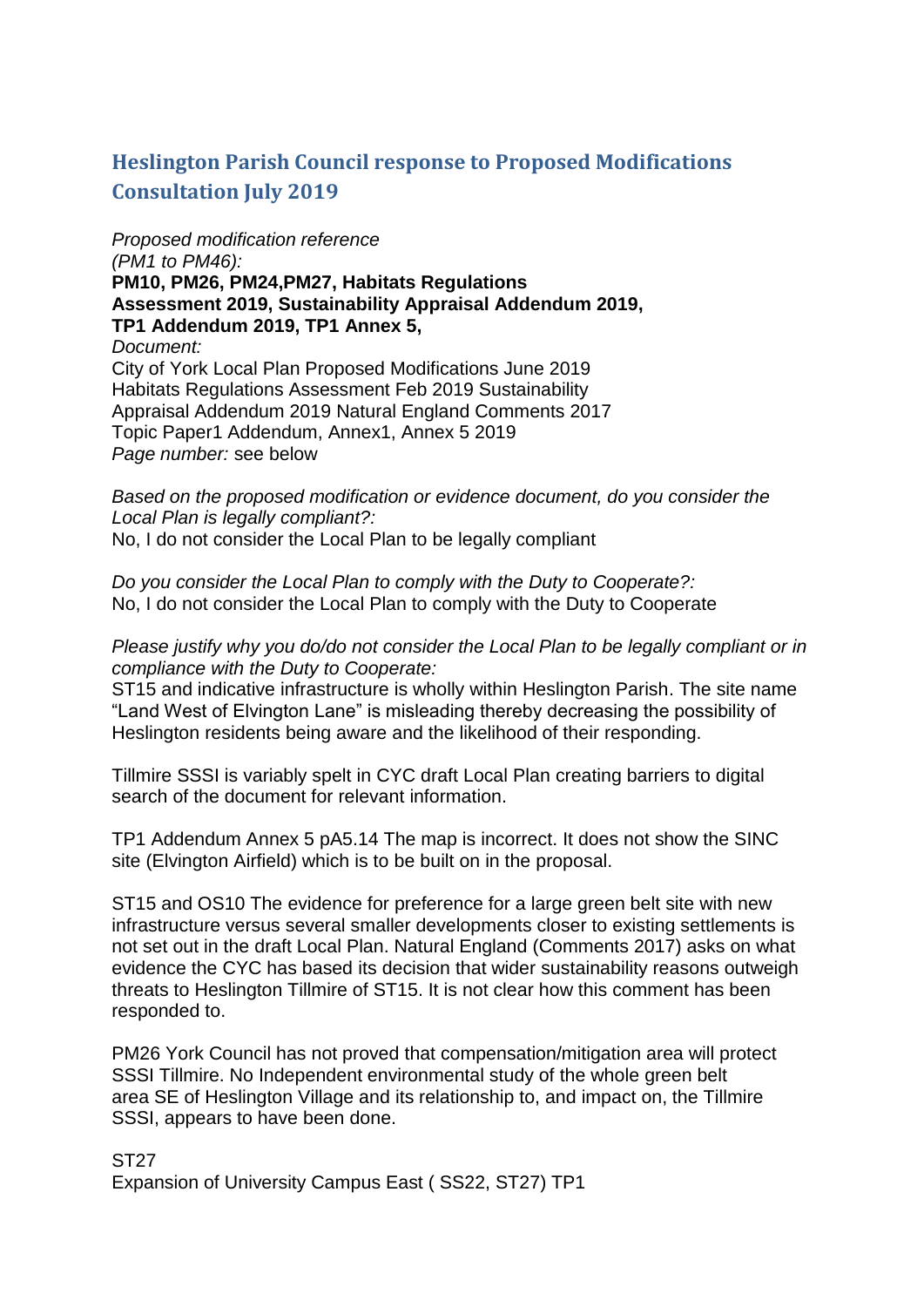Addendum p 61 7.52 (planned further expansion alongside the A64 to comprise Science Park activities, student accommodation and related uses).

This is an infringement of the planning agreement following the Secretary of State approval in 2007of Heslington East for York University to include a clear landscape buffer between the university site and Heslington Village.

There is no evidence in the report that the existing Science Park is being fully used and requires a second site. There is a contradiction between CYC's stated preference for a garden settlement away from existing settlements (ST15) to avoid developmental spread alongside the A64 and the proposal for ST27.

*Based on the proposed modification or new evidence document indicated, do you consider the Local Plan to be 'sound'?:* No, I do not consider the Local Plan to be sound

*Related to the proposed modification or evidence document indicated above, you do not consider the Local Plan to be 'sound' - which of the 4 'tests of soundness' are relevant to your opinion:* TheLocal Plan is not positively prepared

*Related to the proposed modification or evidence document indicated above, you do not consider the Local Plan to be 'sound' - which of the 4 'tests of soundness' are relevant to your opinion:* The Local Plan is not justified

*Related to the proposed modification or evidence document indicated above, you do not consider the Local Plan to be 'sound' - which of the 4 'tests of soundness' are relevant to your opinion:*

The Local Plan is not effective

*Related to the proposed modification or evidence document indicated above, you do not consider the Local Plan to be 'sound' - which of the 4 'tests of soundness' are relevant to your opinion:*

The Local Plan is not consistent with national policy

#### *Please give reasons for your answer(s):*

**PM26 adverse effect on a National Site (alone or in combination).** 

". ..demonstrate that where loss or harm to a National site cannot be prevented or adequately mitigated, as a last resort, provide compensation for the loss/harm. Development will be refused if loss or significant harm cannot be prevented, adequately mitigated against or compensated for"

York Council has not proved that a compensation/mitigation area will protect SSSI Tillmire (PM26).

Sustainability Appraisal Addendum June 2019 p34 5.4.12 "ST15 is considered still to have uncertain effects on Heslington Tillmire SSSI". The Tillmire is very sensitive to increased footfall due to the nature of the vegetation (Natural England comments 2017).

Habitats Regulations Feb 2019 p58 5.5 significant effects of ST15 on Heslington Tillmire SSSI could not be ruled out because of increased recreational pressure, impact on bird communities and air pollution.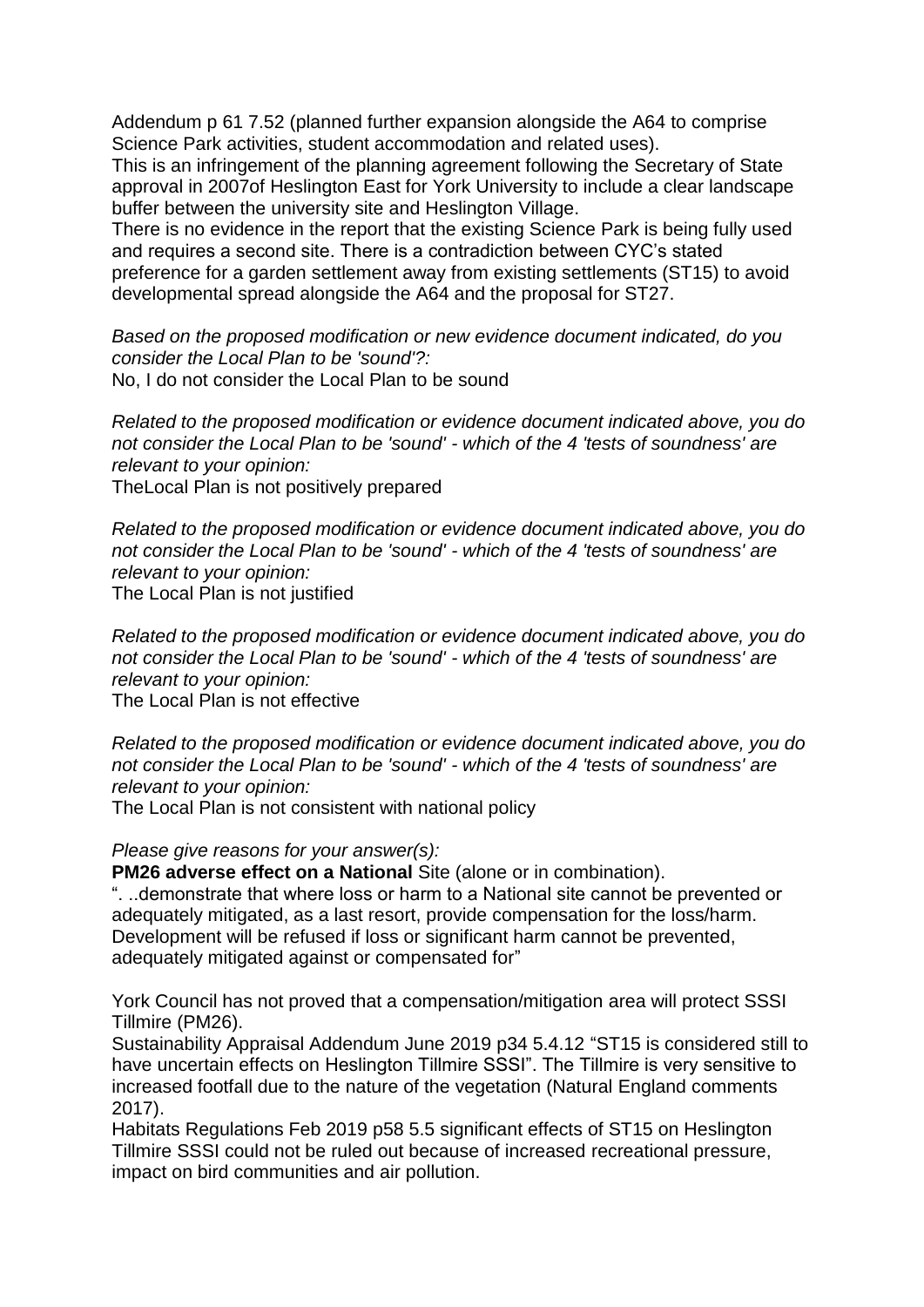Sustainability Appraisal Report Addendum (April 2018): potential effects on Heslington Tillmire SSSI remain.

Sustainability Appraisal Addendum June 2019 p.37 5.4.15 ST15 was still considered to have potential for significant effects on Heslington Tilmore (sic) SSSI.

Natural England (Comments 2017) asks on what evidence the CYC has based its decision that wider sustainability reasons outweigh threats to Heslington Tillmire of ST15. It is not clear how this comment has been responded to.

Drainage run off from the ST15 will have an impact on the SSSI Tillmire and this has not been addressed.

Increased human footfall would have a serious effect on the Tillmire and domestic animals, especially cats as well as dogs, could decimate the bird population, particularly ground nesting birds.

This area has a large expanse of relatively dark skies which should be preserved. Light pollution from 3.3 households, associated shops, bus routes and vehicular traffic has not been addressed at all and would have a large impact on wildlife.

# ST15

ST15 proposes almost 50% of all the housing to be built on greenbelt on one site with no existing infrastructure and especially no viable road access. The yearly housing need forecast has been reduced from 867 to 790. Why has this site in the Green Belt and close to environmentally sensitive areas not been reduced?

The site requires an unacceptable amount of productive arable land within the green belt for mitigation (PM10), OS10 193 Ha (477 acres) and infrastructure (indeterminate amount) on top of the proposed garden village settlement 159 Ha (393 acres).

The only present access is to Elvington Lane. Another access will be required to the A64 for a site this large, taking more farmed Green Belt land.

A significant adverse impact on traffic congestion in Heslington is acknowledged in the Local Plan but the Plan gives no commitment to introduce adequate control measures arising from the combined cumulative effects of local development proposals. Additionally, there are traffic implications for York on already overloaded local roads. Fulford Road and Hull Roads are already highly congested and the A64 often gridlocked. There is increasing concern nationally and locally about air pollution.

### **PM24: new development should not cause noise disturbance and loss of amenity for nearby residents.**

Potentially every owned and tenanted farm in the area will be affected i.e. 10 working farms. Traffic will be brought into previously agricultural Greenfield land by the ST15 site, the road access to it, and by ST27. Overall the increase in traffic air and noise pollution is certain to rise. How does this square with PM24?

Access for existing residents and businesses to Heslington village and York from lanes South East of Heslington Village is unresolved. The proposal suggesting that Langwith Stray/Long Lane and Common Lane could become a combined pedestrian /cycle track from the development as well as accommodating the existing local traffic, large, wide farm vehicles and associated commercial vehicles connected to houses and business in those locations (fishing lakes, liveries, farming, animal movement) would be unworkable and unsafe. It is a narrow road with passing places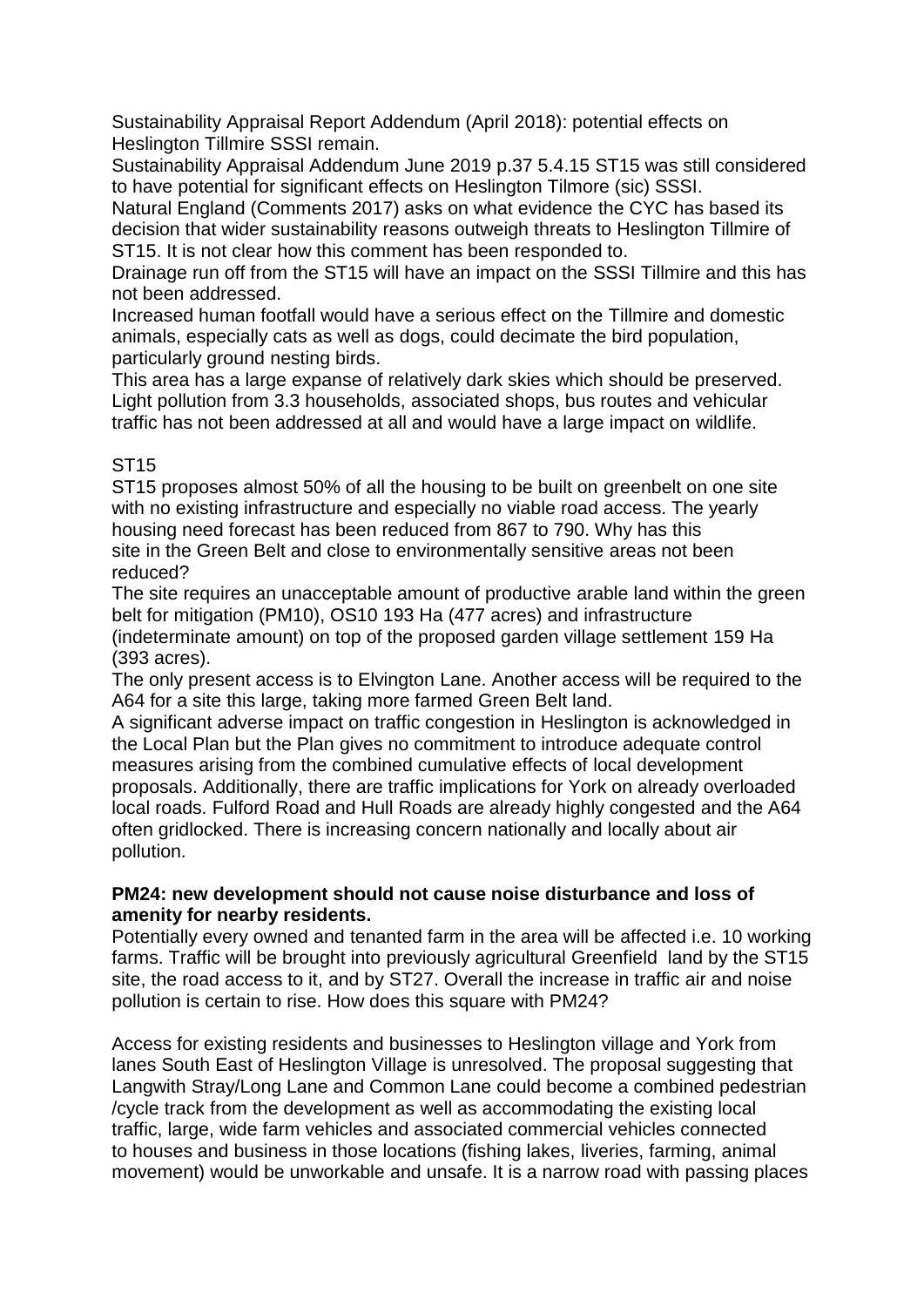and high verges, grip holes and poor drainage. The increase in mixing all those elements together would be dangerous. Residents and businesses want to keep the same level of access, without restriction, to their village and to their visitors so that they are able to go about their daily lives unrestricted. Any widening would again take further land out of production and destroy the SSSI setting.

Heslington is in danger of losing its identity. A Local Plan should be right for the Community. What is the evidence from other similar developments that ST15 will provide the type of housing needed for York residents and that this will not be a dormitory town for other conurbations?

### ST27

What is the evidence the York University needs additional capacity (21.5 Ha, 53 acres) for an employment or accommodation site? How well is the existing Science Park and Heslington East campus fulfilling this remit? It is unclear why expansion of York University into green belt land and adjacent to the A64 is acceptable, whereas development of affordable housing adjacent to an existing settlement (Heslington) is not (TP1 Addendum Annex 5 p5.15). It is also noted that Historic England advocate University expansion at ST4 not ST27, with ST27 remaining as green belt.

## **OS10 (PM10, PM26, PM27)**

**Proposed Modification (PM) 10 explicitly requires OS10 linked to the development of ST15 as a prerequisite for ST15**. Natural England (Comments on draft Local Plan 2017) advocates provision of environmental compensation 5 years before development starts. How will this be enacted? What independent environmental assessment of the whole area will the compensation be based on? Any increase in public access of any kind from ST15 onto Langwith Stray/Long Lane and Common Lane will cause irreversible damage. Turning the lanes into pedestrian/cycleways will be detrimental for the SSSI Tillmire. The increase usage of the cycle ways/ footpaths will massively increase the footfall across the Tillmire. There is already a problem, throughout the year, with cyclists/ walkers straying off the tracks; dog walkers continue to cause problems especially with gazing stock and ground nesting birds. Taking traffic and pedestrians away from the Tillmire SSSI should be given the highest priority in decision making. What monitoring has been done of current recreational visits to the Tillmire and how will any increase in numbers be audited?

P27 whilst recognising the benefits to people provided from access to nature, where appropriate developments will be required to fully assess and mitigate for the impact of recreational disturbance on SSSIs, SACs and SPAs.

The precise status of OS10 remains unclear. OS10 will be a new re-wilded wetland habitat buffer to mitigate for the impact of recreational visitors from ST15 on Lower Derwent bird populations 7km distant. But TP1 Addendum Section 7 P72 7.95 advocates "significantly enhanced public access to high quality open spaces …. enhanced access to green belt beyond site boundaries." There is currently open access to Heslington Tillmire and a long distance footpath, Minster Way, runs through it. These contradictions need to be addressed and clarified.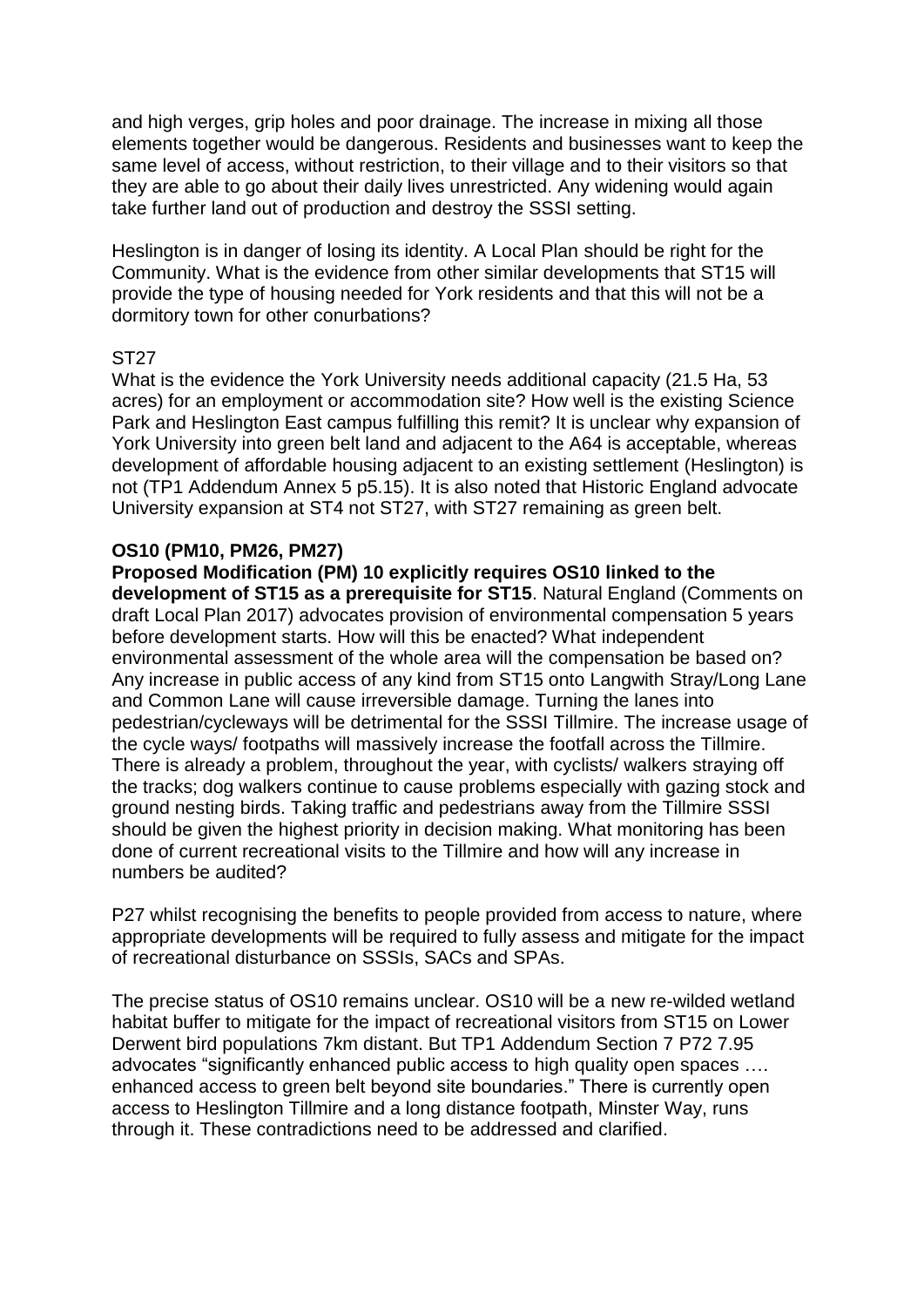#### ST15 and ST27

Representation on the map TP1 annex 5 of ST15 is incomplete. The map of the proposed Langwith Garden Village site ST15 does not fully represent the existing Site of Nature Conservation Interest (SINC) across all of the airfield for skylarks. It is mentioned in the text but is not visually present on the map.

What environmental assessments have been carried out for ST15 and ST27 and environs, and by whom and when? Habitats Regulations Assessment Feb 2019 p31 3.22 indicates the landlords undertook their own ecological reports. There are populations of bats, brown hare, owls (barn, tawny and little) and numerous resident and migratory birds including lapwing, curlew, egrets across the area in addition to those of the SSSI and the SINC sites. There is very limited reference to the wildlife of this area compared with that of Strensall and Lower Derwent.

### *I suggest the following change(s) to make the Local Plan legally compliant or 'sound':*

1. ST15 should make greater use of the brownfield site (Elvington airfield), be smaller and more towards Elvington Lane for access and have a buffer zone all round.

The Local Plan (ST15+OS10) is too large and takes too much productive Grade 2 agricultural land which comprises at least 400 Ha green belt. Moreover, York Council has not proved that the compensation/mitigation area will protect SSSI Tillmire as well as Lower Derwent bird populations. The proposed change would be more on a brown field site and would require less arable land for infrastructure. Access via the existing road to Elvington Lane will leave current Heslington residents' access to their village intact as well as protecting the SSSI and conserving arable land and associated businesses. The SSSI would be undisturbed.

2. Recreational access to OS10 and Heslington Tillmire needs greater clarity, particularly where there is to be a change in current access. Pre-development monitoring of recreational visiting is required, as has been conducted at Lower Derwent SPA and Strensall Common

3. An up to date independent and correctly represented environmental assessment of ST15 and ST27 sites and a significant extent of the rural area around them is required before the permanent loss of green belt and agricultural land and wild life habitation is sanctioned.

### *If you are seeking a change to theLocal Plan, do you want to participate at the hearing sessions of the Public Examination?:*

*If you wish to participate at the hearing sessions, please state why you consider this to be necessary:*

Yes, I wish to participate at the hearing sessions Heslington Parish arguably includes the largest acreage for development / change of use in the whole Local Plan, with 3 large sites within green belt land (ST15, ST27 and OS10), an indeterminate amount of green belt land for infrastructure, plus ST4. The risk to this special countryside has been made difficult to find in CYC documents because of the confusing name of the largest site ST15 and the variable spelling of the Tillmire SSSI. Moreover, the initial position that ST15 was a brown field site has only now been amended to a more